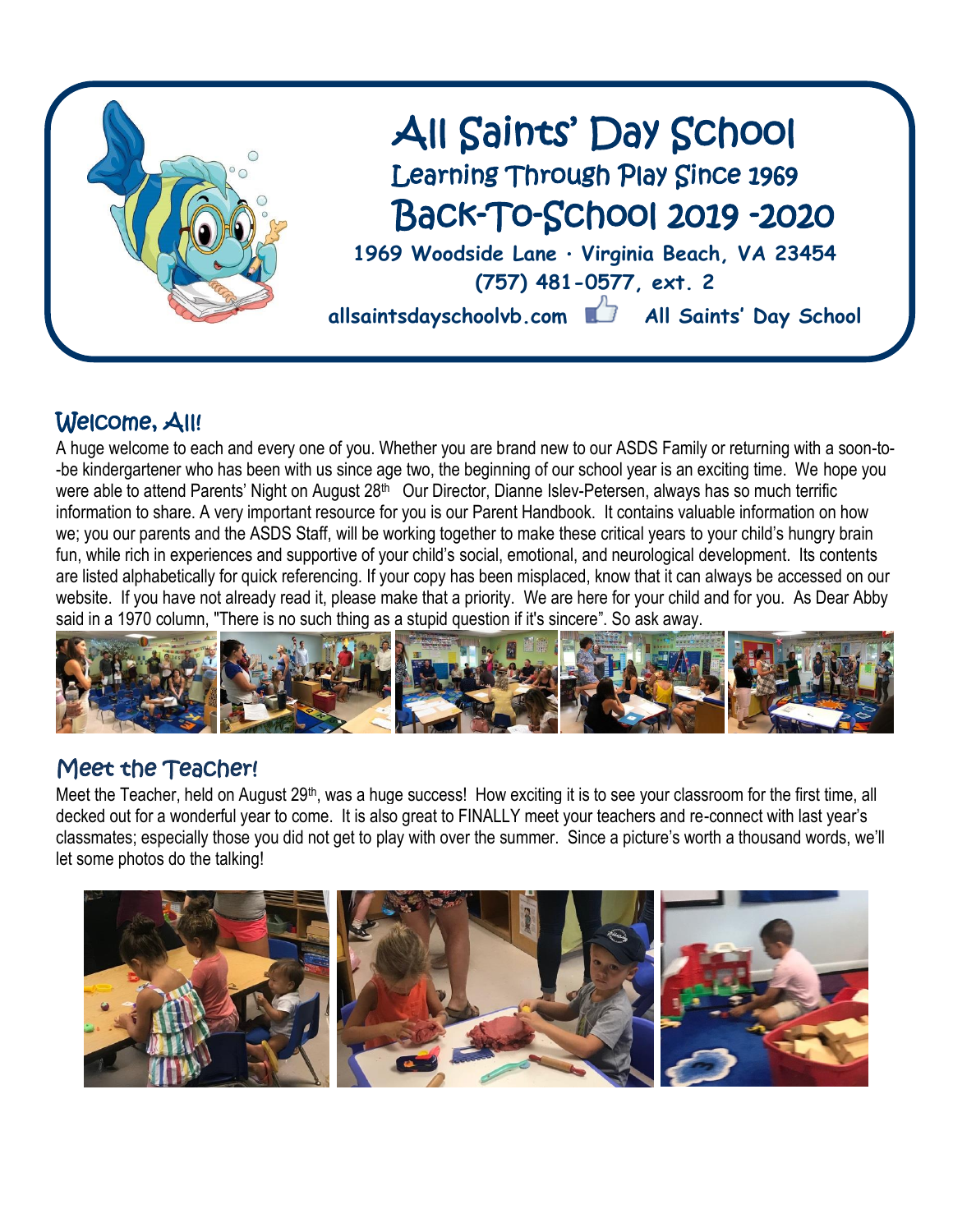

### Changes in Staffing for 2019-2020

We have been successful in securing just the right folks to fill the shoes of an ASDS staff member who did not be return this the fall and for a brand new position!

- Maestra Kate, our long-time Spanish teacher has had her contract with The Friends School expanded. With three kids' college tuition in her not-too-distant future, she has accepted their offer. We are so very grateful to Maestra Kate for her gifts of time, energy, and talent over the years. She literally transformed our Spanish program! Like many of our staff, Kate was an ASDS Mom before she became a staff member.
- We have hired Mercedes Tarantino as our new Spanish Teacher. Maestra Mercedes is introduced later in this newsletter.
- Teacher Elaine is moving from the Stingrays to the Sea Otters because her daughter will be a Stingray this year! The Sea Otters are welcoming a fulltime Teacher Assistant assigned solely to their class for the first time because the class has nearly doubled in size this year!
- Julie Dodson has been hired to work with Teacher Susan in the Stingrays. Teacher Julie is introduced later in this newsletter.

### Staff Assignments for 2019-2020

Here's the lay of the land for 2019-2020! Some folks have shifted positions, some have expanded their roles, and others have joined the ASDS family. We hope the table below helps you put everyone in her place.

| <b>Class</b>          | <b>Class Name</b> | <b>Position</b>     | 2018-2019 Staff        |
|-----------------------|-------------------|---------------------|------------------------|
| 2's                   | Sea Turtles       | Lead Teacher        | Joanna (JoJo) Washburn |
| 2's<br>M-F            | Sea Turtles       | Assistant           | Patsy Johnson          |
| 3's                   | <b>Starfish</b>   | Lead Teacher        | Sandra Bucklew         |
| 3's<br><b>MWF</b>     | <b>Starfish</b>   | Assistant           | <b>Beth Schubert</b>   |
| 3's<br>T/Th           | <b>Starfish</b>   | Assistant           | <b>Terry Sherman</b>   |
| 4's                   | Stingrays         | Lead Teacher        | Susan Lambert          |
| $4^{\prime}$ s<br>M-F | Stingrays         | Assistant           | Julie Dodson           |
| Jr. K                 | Sea Otters        | Lead Teacher        | Marianne Padrick       |
| M-F<br>Jr. K          | Sea Otters        | Assistant           | Teresa Jones           |
| K-Enrich / Full-K     | <b>Dolphins</b>   | <b>Lead Teacher</b> | Cathy Cronquist        |
| K-Enrich/Full-K M-F   | <b>Dolphins</b>   | Assistant           | <b>Elaine Schultz</b>  |
| Music                 | All + Chapel      | Teacher             | Dana Henning           |
| Spanish               | All               | Teacher             | Mercedes Tarantino     |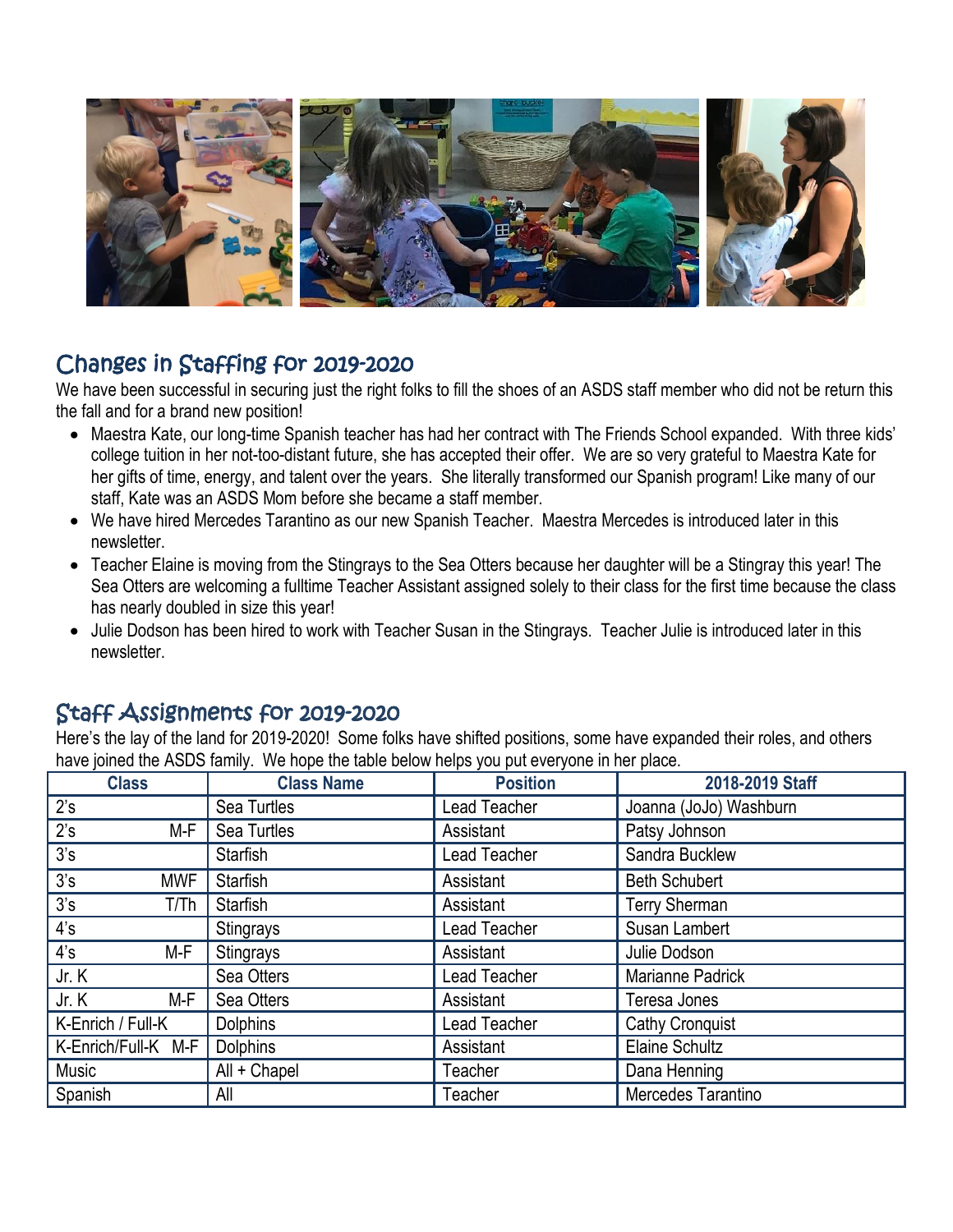## Introducing Our New Staff

Maestra Mercedes has her roots in Spain. In fact, she has just returned from visiting her mother in Majorca where she grew up. She has a BA from the University of Massachusetts, Amherst where she minored in Spanish. She has also served as a substitute teacher with the Virginia Beach City Public Schools. Married to Carl, with grown children Mercedes and Joey, she is ready for more fun and less frenzy in her work life. In Mercedes's own words, "I'm

looking forward to sharing my Spanish culture with your children and being part of the All Saints' Day School family."

Your eyes are not tricking you! That is our new Teacher Assistant for the Stingrays is none other than Teacher Marianne's mother! 'Nuff said? Having spent her professional life in courtrelated professions, including but not limited to serving as a Court Reporter, Teacher Julie is ready to immerse herself in a more positive and cheerful environment. In her words, "After raising a son and daughter and being blessed with a grandson and a granddaughter, I am

reminded that these are the "Wonder Years", and we do learn life's important lessons in preschool. What a pleasure to join this team of enthusiastic educators in helping your children embrace the lessons of sharing, kindness, making new friends, and the joy of learning."

### After School Explorations

**ITNESS MADE FUN** 

We will continue to host After-School Exploration classes this year! ASDS contracts for After-School Exploration opportunities that extend the day by sixty minutes each afternoon Monday through Thursday. All of these programs are contracted for and paid for independently from separate After-School Exploration Fees, and all require that the participants be fully potty trained. Some are presented by outside entities while others are offered by Day School employees operating through under own business licenses after hours. The fees vary depending on associated costs of materials, insurances, etc. as they apply to the respective

providers. All classes run on-site from 12:00 – 1:00 p.m. Registration information may be found on the cabinet near the water fountain at the west end of the long hallway. Teacher Marianne' has a sign-up outside her door, and her applications may be found later in this newsletter. This year's programming is as follows:

**Art** – with ASDS Jr. Kindergarten Teacher, Marianne Padrick, held on Mondays **Kid Fit®** – With Certified Professional Trainer, Jessica Glenn, held on Tuesdays **Soccer Shots™** - hosted by their local commercial company held on Wednesdays **STEM** – with ASDS Jr. Kindergarten Teacher, Marianne Padrick, held on Thursdays

### Your Monthly Newsletter

You can look for this newsletter on or about the first of each month. It will contain all sorts of news; including reports from the individual classrooms. It will also be chocked FULL of pictures. There will be a calendar of what's on the horizon for the current month and ensuing month. It's on its own page and formatted as a fridge posting that both you and your children can reference. Some folks like to forward the newsletter to the grandparents, so they can keep up with what's going on with their little treasures. If the "grands" live at a distance, it gives them FaceTime™ fodder for engaging your children. If the grandparents do Facebook™, you might alert them to our Facebook™ page. It will give them, and you, a nearly daily view of what's happening here at All Saints' Day School.

### **Mercedes Tarantino**



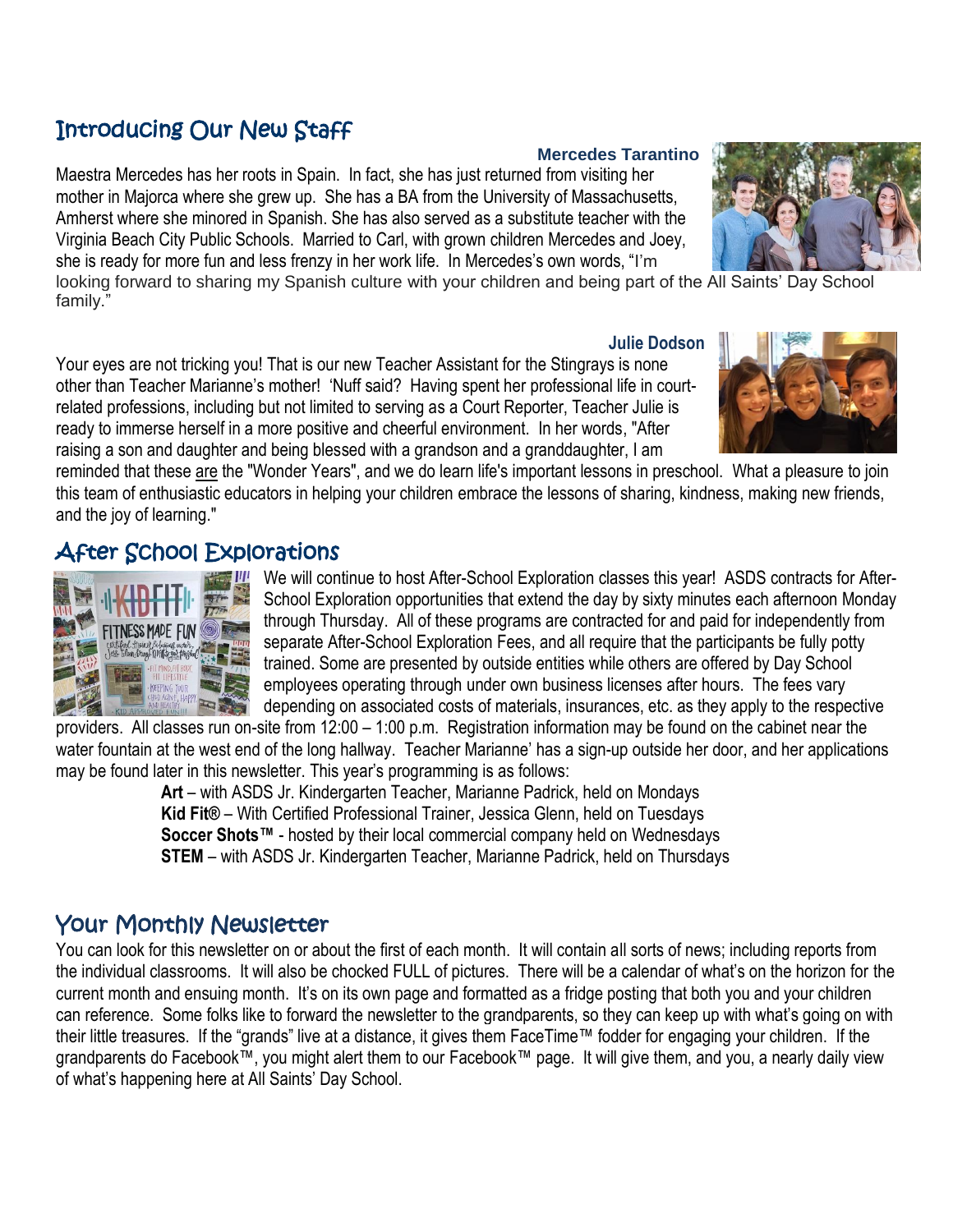

auth Teacher Marianne

Mondays from 12-1 Pm



Promote cognitive awareness, fine and gross moter skills, and boost your child's self-esteem by signing them up for Art projects. Process art focuses on the process, rather than the outcome, allowing students to apply problem solving sbills in order to manifest what they envision. With the exception of session 2, students will end each session with a unique in the Afternoon. This year students who attend these fun, hands on an class will engage in many creative process an portfolio with labeled art work and a canvas project to display at home. During the second session students will end each class with a handmade Christmas craft for a loved one, teacher or a friend.

|                                                                                           | $\begin{array}{c} 2/3 \,, \ 2/10 \,, \ 2/24 \,, \ 3/2 \,, \\ 3/9 \,, \ 3/16 \,, \ 3/23 \,, \ 3/30 \,, \\ 4/20 \,, \ 4/2 \,7 \end{array}$<br>0 classes for \$150<br>Process Art<br>Session <sub>3</sub> |
|-------------------------------------------------------------------------------------------|--------------------------------------------------------------------------------------------------------------------------------------------------------------------------------------------------------|
| GALD CIASS WITH A THRICINARY CONSUMING CIVIL IN A INVASIONAL CION, DOACDINE OF A INVESTOR | 12/2, 12/9, 12/16<br><b>Jurisdinus Crafts</b><br>CSSROOM-<br>Š                                                                                                                                         |
|                                                                                           | 10 classes for \$150<br>/9, 9/16, 9/23, 9/30,<br>10/7,<br>10/14, 10/21, 10/28,<br>11/4, 11/18<br>Process Art                                                                                           |
|                                                                                           |                                                                                                                                                                                                        |

If you would like your child to attend Art in the Afternoods, please fill out and return  $\square$  the following alby will payment to hemometric half while the first in the fill of the state of the state of the state of the st

| ۱ |   |
|---|---|
|   |   |
|   |   |
|   | ₿ |
|   |   |

email:  $C1a3334$ col<sub>11</sub> Session (s): **Name**<sub>ro</sub> Parent

## Story Time



# With Teacher Marianne

point 11. During each class students will listen to a children's story and particle in a final hands on engineering<br> $\frac{1}{\sqrt{1+\alpha}}$  year 11. During each class students will listen to a children's story and particle in a fi 1 have tons of NEW AND EXCITING science experiments and engineering projects for your children this

|    | 9.3/26.4/2.4/16.4/2<br>3125<br>bession<br><b>Cuasses</b> the<br>30.5/7.5 |  |
|----|--------------------------------------------------------------------------|--|
|    | .1/23.1/3<br>10 classes \$15<br>Session.<br>0.2/27.<br>(13, 2/2)         |  |
|    | Session<br>9.9/26.1<br>10 classes!<br>Ē<br>$\frac{3}{12}$                |  |
| t. |                                                                          |  |

If you would like your child to attend Shrry Time Shee, please fill out and refurr the following wilp with full poyment to "exactler Mariamon before the first Shee class. All students attending this enrichment class want

| I<br>I<br>I<br>I<br>I<br>l<br>l<br>l<br>l<br>$\frac{1}{1}$<br>I<br>I | I<br>I<br>j<br>I<br>l<br>İ<br>I<br>I<br>I<br>I<br>l<br>I<br>I | I<br>$\frac{1}{1}$<br>l<br>I<br>I<br>l<br>I<br>l<br>I<br>I<br>I<br>I<br>I<br>I<br>I<br>I<br>I<br>I |
|----------------------------------------------------------------------|---------------------------------------------------------------|----------------------------------------------------------------------------------------------------|
| Student<br>namerico                                                  |                                                               | I<br>Class:                                                                                        |
| I                                                                    |                                                               |                                                                                                    |
| Session (s):                                                         |                                                               |                                                                                                    |
|                                                                      |                                                               |                                                                                                    |
| Parent<br>Namero                                                     | coal 14                                                       | email:                                                                                             |